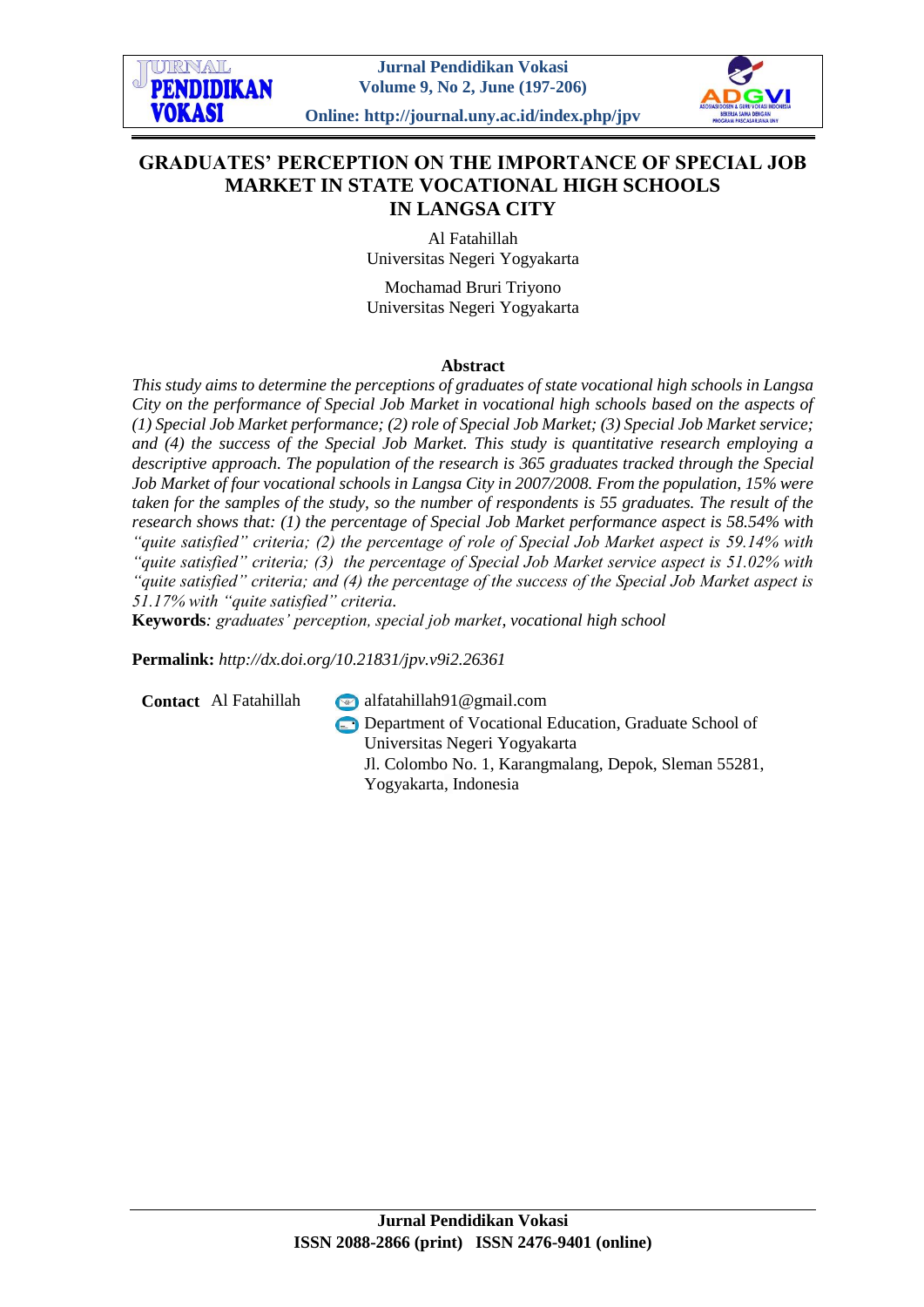### **INTRODUCTION**

Vocational education is an education which is aimed at preparing skilled, ready, as well as productive human resources in specific fields. According to Fedorov and Tretyakova (2016, p. 9810), vocational education is required to have instructors fully involved in providing education and training in encouraging the vocational education system. Instructors in vocational education must be able to plan education that is disciplined and capable of being explained logically or according to facts.

Vocational high school is one of the educational institutions which aims to produce graduates who are ready to work. Graduation's distribution is one of the provisions and implementation of the Vocational curriculum, even as a benchmark for the success of vocational high schools, as stated in the Regulation of the Minister of Education and Culture No. 34 of 2018 concerning the national standard of education in Vocational High School (VHS) or *Sekolah Menengah Kejuruan* (SMK) and also Islamic Vocational High Schools: VHS/Islamic VHS is part of the national education system which has the aim of vocational education, that is, producing skilled workers who have the ability in accordance with the demands of the business/industrial world, and are able to develop their potential in adopting and adapting to the development of science, technology, and art. The existence of standards that regulate vocational secondary schools is expected to be able to encourage as well as strengthen the potential and guarantee of graduates with the quality that is included in the job market qualifications.

Of the existing standards for secondary education in Indonesia, the government has launched the Vocational High School revitalization program in accordance with the Presidential Instruction No. 9 of 2016. In the steps or efforts to revitalize the vocational school, there needs to be a curriculum alignment supported by the role of stakeholders, the role of the world of work (industrial world of business) in the hope that graduates have competencies in accordance with the relevant fields. Vocational curriculum dissemination is in accordance with the Presidential Instruction No. 9 of 2016 written in the vocational high school

revitalization strategy that the flow of the vocational school curriculum alignment can be started from the ability of students to be supported by vital needs of education facilities and infrastructure, while in the work world identification of competency needs which is in accordance with vocational high school. If both of them have been implemented, then vocational schools and the business world in the industry can harmonize the Vocational High School curriculum.

Comprehension of the type of command or assignment of a work which is related to the development of knowledge in education is called vocational education (Sudira, 2016). Further, Pavlova (2009) said that the objectives of the tradition of vocational education include: traditionally, direct preparation for work was the primary goal of vocational education. It was perceived as providing specific training that was reproductive and based on the teachers' instruction, with the intention to develop an understanding of a particular industry, comprising the specific skills or tricks of the trade. Students' motivation was seen to be engendered by the economic benefit to them in the future. Competency-based training was chosen by most governments in western societies as a model for vocational education*.* Juridically, the basic definition of vocational education in Indonesia is stated in the Law of Republic of Indonesia No. 20 of 2003 concerning National Education System that vocational education is secondary education to prepare students to work in accordance with certain fields. Vocational education will be efficient if the environment is provided in accordance with the conditions of the world of work, training held in vocational education will be efficient if the tasks given have similarities with operations in the workforce or industry, and the need for habitual behavior applied in the workforce or industry.

In carrying out its roles and functions, vocational high schools (VHSs) certainly need a unit called Special Job Market (*Bursa Kerja Khusus* or BKK), as structured in Figure 1, to connect graduates to the world of work and industry. Special Job Market is an implementing unit that provides services and information on job vacancies, executors of marketing, distribution, and placement of workers.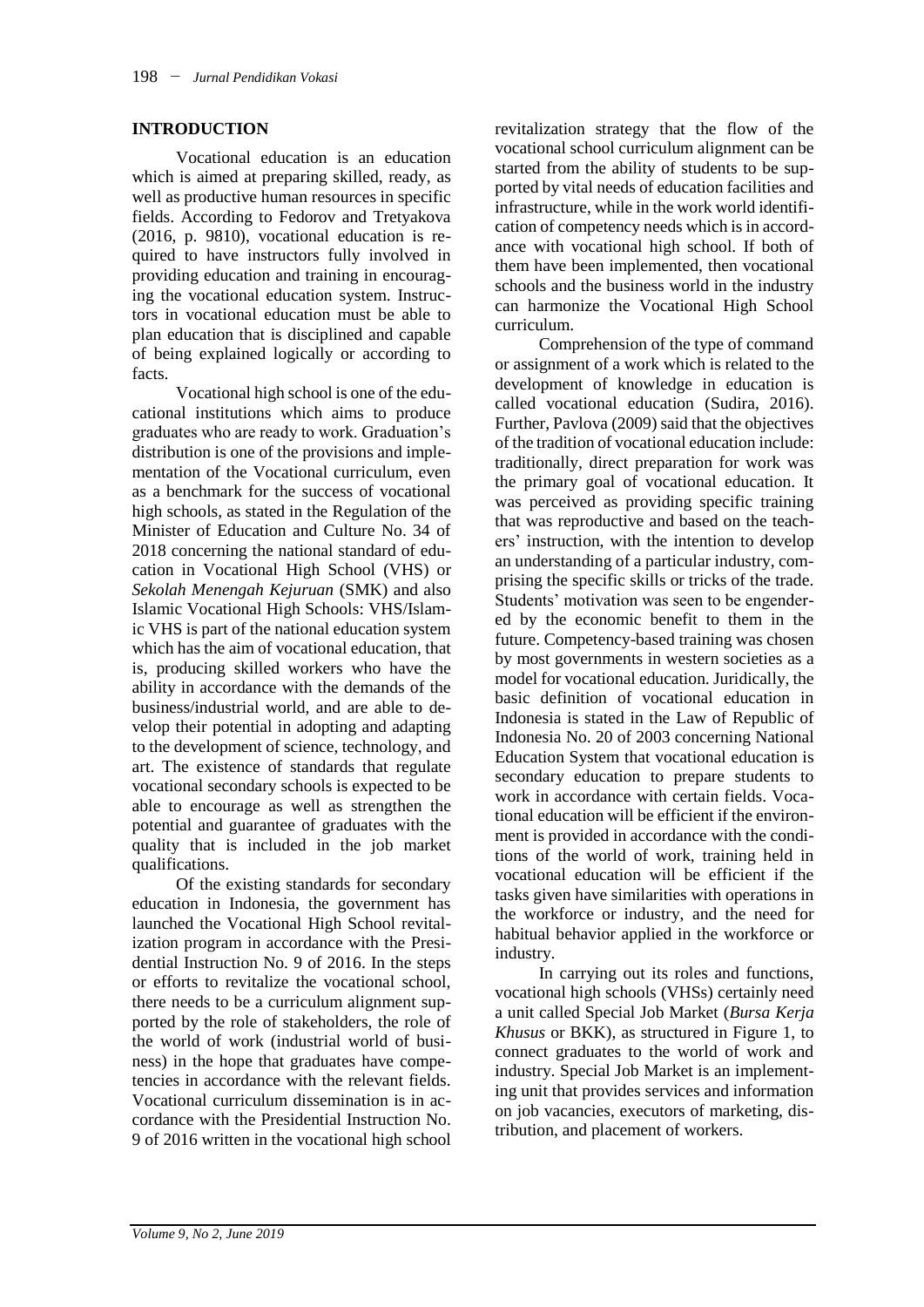

Figure 1. The Special Job Market Organizational Structure (Source: Department of Manpower and Transmigration, 2012)

As stated in the Regulation of the Minister of Manpower No. 39 of 2016 concerning manpower placement, Special Job Market is an institution which is formed in secondary, high education, and job training institutions that carry out work placements for graduates. Furthermore, the regulation also explains that the scope of Special Job Market includes: (1) registration and data collection of job seekers who have completed their education or training; (2) registering job opportunity vacancies; (3) giving guidance to job seekers (graduates) to know their talents, interests, and also abilities according to the needs of labor users or for independent businesses; (4) offers to the labor users regarding the availability of labor; (5) implementation of verification as a follow-up of the delivery and placement that has been carried out; (6) holding a Job Exhibition (Job fair).

Perception is the responding, meaning, picturing, or interpretation of what is seen, heard, or felt by the senses in the form of attitudes, opinions, and behavior. Slameto (2010) concludes that perception is a process that involves the entry of messages or information into the human brain, through human perception continuously in contact with the environment. This relationship is done through the senses, namely the sense of sight, listener, touch, taste, and smell. Sarwono (2012) states that perception takes place when receiving a stimulus from the outside world that is captured by the organs of his aid, which then enters the brain.

The Special Job Market in carrying out its programs certainly requires assessments from parties involved in it, including graduates. The assessment of graduates in the form of perception can be one material to evaluate the performance itself.

Langsa City has ten public and private vocational high schools which are spread throughout the city. However, only four of them have the Special Job Market, namely, SMK N 1 Langsa, SMK N 2 Langsa, SMK N 3 Langsa, and SMK N 4 Langsa. The data of the graduates of the schools are clearly presented in Table 1.

Table 1. Graduate Search Data

| <b>School Name</b> | Number of<br><b>Graduates</b> | Working |
|--------------------|-------------------------------|---------|
| SMK N 1 Langsa     | 175                           | 63      |
| SMK N 2 Langsa     | 383                           | 169     |
| SMK N 3 Langsa     | 213                           | 113     |
| SMK N 4 Langsa     | 38                            | 20      |
| Total              | 809                           | 365     |

(Source: Observation data, 2019)

Table 1 shows that the absorbed graduates' scores are very low, which is only about 45% of the total graduates. Therefore, it is necessary to conduct research that aims to determine the perceptions of graduates on Special Job Market performance. It is expected that the results of this research will be useful as an evaluation material for related parties to improve the absorption of vocational schools graduates through the Special Job Market.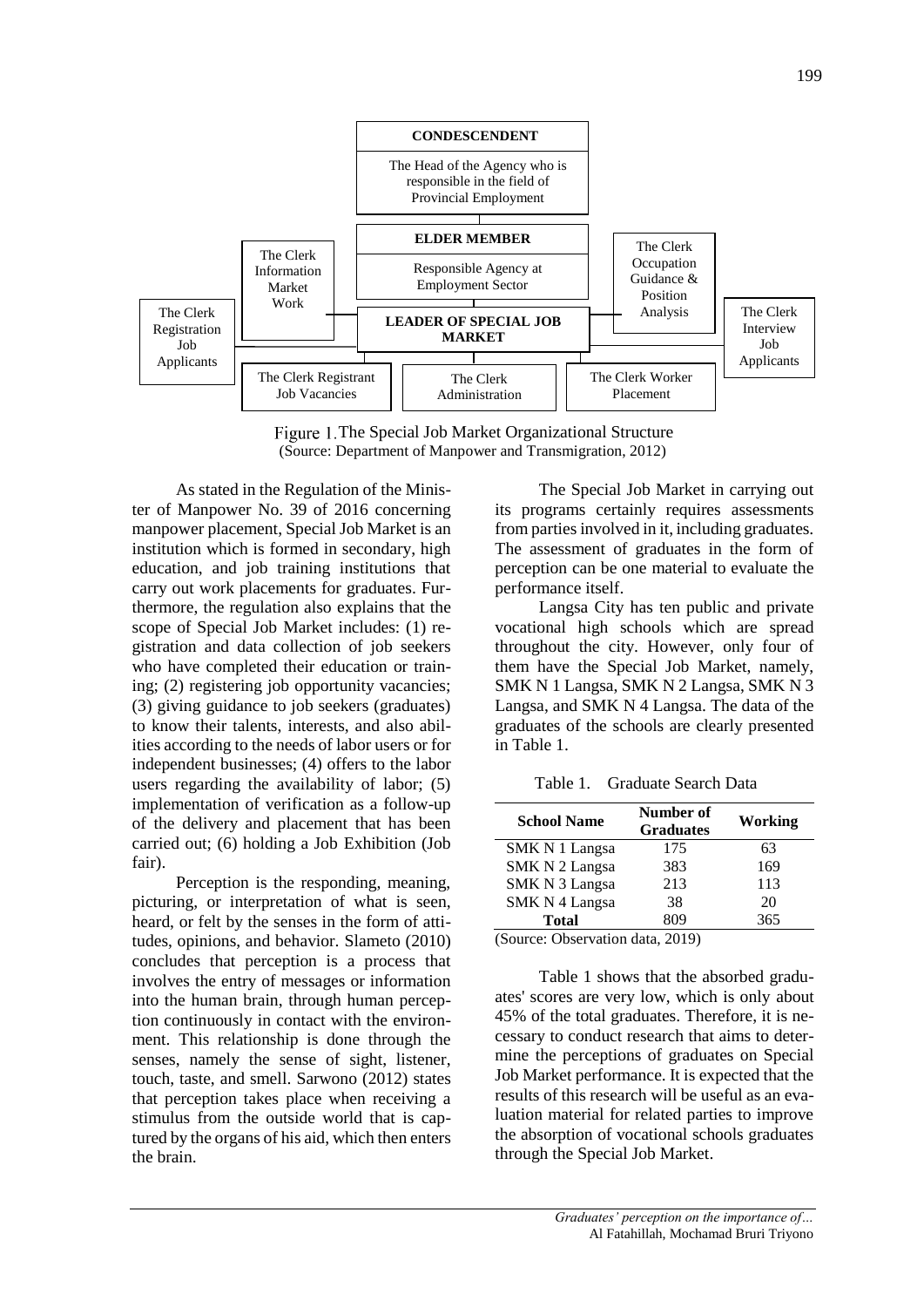#### **RESEARCH METHOD**

This study is a quantitative research employing a descriptive approach. It was conducted using a questionnaire which was filled out by the graduates of SMKN 1 Langsa, SMKN 2 Langsa, SMKN 3 Langsa, and also SMKN 4 Langsa of the academic year of 2007/ 2008, who had worked through the Special Job Market. Because it was constrained by great distances, the researchers sent the questionnaires online to the graduates then analyzed it. The population was 55 graduates who were obtained through the sampling method as much as 15% of the total graduates. Data analysis was carried out by three steps: (1) collecting respondents' data; (2) analyzing the data by describing the collected data; (3) presenting data in a visual form.

#### **RESULTS AND DISCUSSION**

#### **Results**

Based on Table 2, it can be explained that: (1) for the indicator of Special Job Market is an institution to bring together job seekers

and users of labor (vocational graduates), there are 24 respondents (43.64%) who said they are satisfied and 31 respondents (56.36%) who said they are very satisfied; (2) for the indicator of Special Job Market performance in schools helps me to find relevant job information, 26 respondents (47.27%) said they are satisfied, and 29 respondents (52.73%) said they are very satisfied; (3) for the indicator of Special Job Market is able to carry out obligations and programs in the working distribution, 31 respondents (56.36%) said they are satisfied and 24 respondents (43.64%) said they are very satisfied; (4) for the indicator of Special Job Market is able to reduce the waiting period for graduates to get jobs, 24 respondents (43.64%) said they are satisfied, and 31 respondents (56.36%) said they are very satisfied; (5) for the indicator of Special Job Market utilizes information technology to support services, 27 respondents (49.09%) said they are satisfied, and 28 respondents (50.91%) said they are very satisfied; (6) for the indicator of Special Job Market provides good information services on employment, 29 respondents (52.73%) said they are satisfied and 26 respondents (47.27%) said they are very satisfied.

| $\bf No$       | <b>Indicator</b>                                                                                                      | <b>Disatisfied</b><br>Percentage<br>(%) | Quite<br><b>Satisfied</b><br>Percentage<br>$(\%)$ | <b>Satisfied</b><br>Percentage<br>(%) | <b>Very</b><br><b>Satisfied</b><br>Percentage<br>$(\%)$ |
|----------------|-----------------------------------------------------------------------------------------------------------------------|-----------------------------------------|---------------------------------------------------|---------------------------------------|---------------------------------------------------------|
| 1              | Special Job Market is an<br>institution to bring together job<br>seekers and users of labor<br>(vocational graduates) | $\Omega$                                | $\mathbf{0}$                                      | 43.64                                 | 56.36                                                   |
| 2              | Special Job Market performance<br>in schools, helps me to find<br>relevant job information                            | $\theta$                                | $\Omega$                                          | 47.27                                 | 52.73                                                   |
| 3              | Special Job Market is able to<br>carry out obligations and<br>programs in the working<br>distribution                 | $\Omega$                                | $\Omega$                                          | 56.36                                 | 43.64                                                   |
| $\overline{4}$ | Special Job Market is able to<br>reduce the waiting period for<br>graduates to get jobs                               | $\Omega$                                | $\Omega$                                          | 43.64                                 | 56.36                                                   |
| 5              | Special Job Market utilizes<br>information technology to<br>support services                                          | $\Omega$                                | $\mathbf{0}$                                      | 49.09                                 | 50.91                                                   |
| 6              | Special Job Market provides<br>good information services on<br>employment                                             | $\Omega$                                | $\mathbf{0}$                                      | 52.73                                 | 47.27                                                   |

Table 2. Special Job Market Performance Aspect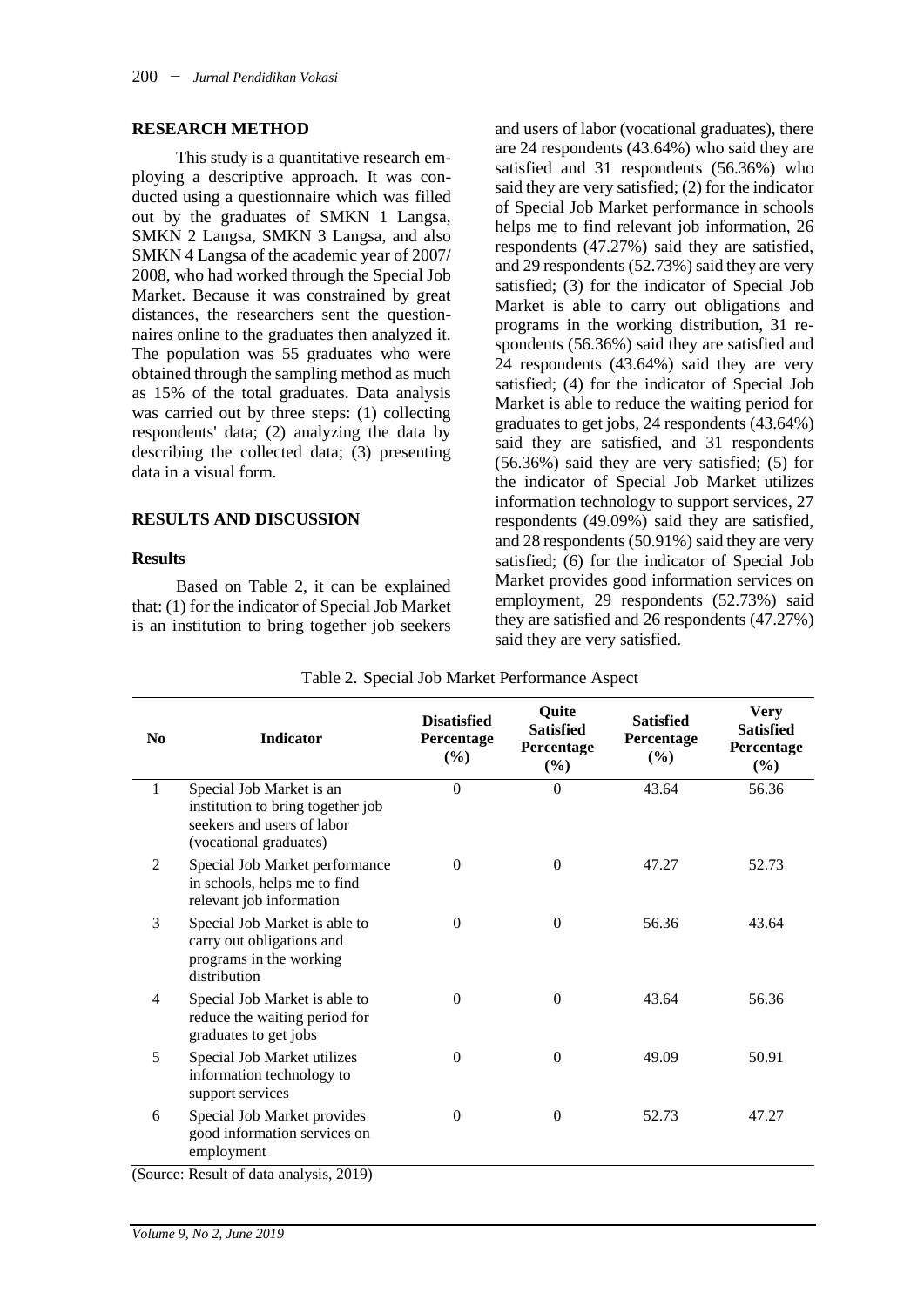Based on Table 3, it can be explained as follows. (1) For the indicator of Special Job Market supports the absorption of graduates in the relevant workforce, there are two respondents (3.64%) who said they are quite satisfied, 21 respondents (38.18%) who said they are satisfied, and 32 respondents (58.18%) who said they are very satisfied. (2) For the indicator of Special Job Market have provided effective career guidance to students and graduates, 17 respondents (30.91%) said they are satisfied and 38 respondents (69.09%) said they are very satisfied. (3) For the indicator of Special Job Market carries out data collection and classification of students based on physical, age, grades, majors and sex periodically and have been submitted to students and graduates, 25 respondents (45.45%) said they are

satisfied and 30 respondents (54.55%) said they are very satisfied. (4) For the indicator of Special Job Market provides services by presenting a consulting firm from the company as a provision to enter the workforce, 20 respondents (36.36%) said they are satisfied and 35 respondents (63.64%) said they are very satisfied. (5) For the indicator of Special Job Market has held seminars, workshops, or training on career management and strategies in finding information or job vacancies, 34 respondents (61.82%) said they are satisfied and 21 of them (38.18%) said they are very satisfied. (6) For the indicator of Special Job Market in schools has carried out regular recruitment of graduates (annually), 28 respondents (50.91%) said they are satisfied and 27 (49.09%) said they are very satisfied.

| Table 3. | Role of Special Job Market Aspect |  |
|----------|-----------------------------------|--|
|          |                                   |  |

| N <sub>0</sub> | <b>Indicator</b>                                                                                                                                                                                            | <b>Disatisfied</b><br>Percentage<br>(%) | <b>Quite</b><br><b>Satisfied</b><br>Percentage<br>(%) | <b>Satisfied</b><br>Percentage<br>(%) | <b>Very Satisfied</b><br>Percentage<br>$(\%)$ |
|----------------|-------------------------------------------------------------------------------------------------------------------------------------------------------------------------------------------------------------|-----------------------------------------|-------------------------------------------------------|---------------------------------------|-----------------------------------------------|
| $\mathbf{1}$   | Special Job Market supports the<br>absorption of graduates in the<br>relevant workforce                                                                                                                     | $\Omega$                                | 3.64                                                  | 38.18                                 | 58.18                                         |
| $\mathfrak{2}$ | Special Job Market have<br>provided effective career<br>guidance to students and<br>graduates                                                                                                               | $\boldsymbol{0}$                        | $\boldsymbol{0}$                                      | 30.91                                 | 69.09                                         |
| 3              | Special Job Market carry out data<br>collection and classification of<br>students based on physical, age,<br>grades, majors and sex<br>periodically and have been<br>submitted to students and<br>graduates | $\boldsymbol{0}$                        | $\Omega$                                              | 45.45                                 | 54.55                                         |
| 4              | Special Job Market provides<br>services by presenting a<br>consulting firm from the<br>company as a provision to enter<br>the workforce                                                                     | $\theta$                                | $\mathbf{0}$                                          | 36.36                                 | 63.64                                         |
| 5              | Special Job Market has held<br>seminars, workshops, or training<br>on career management and<br>strategies in finding information<br>or job vacancies                                                        | $\boldsymbol{0}$                        | $\mathbf{0}$                                          | 61.82                                 | 38.18                                         |
| 6              | Special Job Market in schools has<br>carried out regular recruitment of<br>graduates (annually)                                                                                                             | $\theta$                                | $\Omega$                                              | 50.91                                 | 49.09                                         |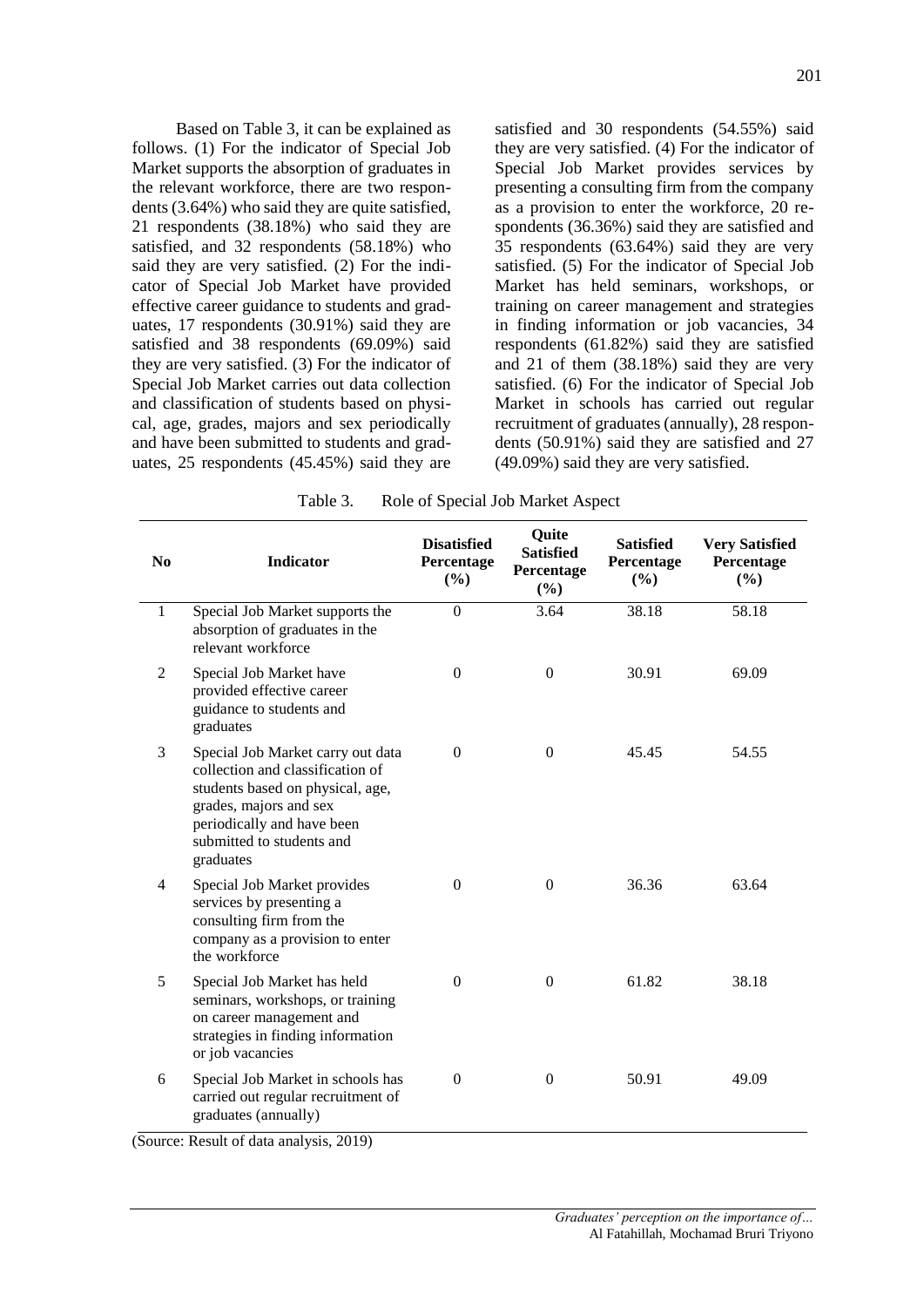Based on Table 4, it can be explained that (1) on the indicator of Special Job Market has provided information services in the form of job fair, recruitment, assessment, training career, and professional development, 16 respondents (29.09%) said they are satisfied, and 39 of them (70.91%) said they are very satisfied. (2) On the indicator of Special Job Market helps identify skills and abilities for suitable jobs, 20 respondents (36.36%) said they are satisfied, and 35 others (63.64%) said they are very satisfied. (3) On the indicator of Special Job Market helps in building skills to get a job, 21 respondents (38.18%) said they are satisfied and 34 respondents (61.82%) said they are very satisfied. (4) On the indicator of Special Job Market helps send the job application file to the desired company or workplace, 23 respondents (41.82%) said they are satisfied, and 32 respondents (58.18%) said they are very satisfied. (5) On the indicator of Special Job Market builds intensive communication with graduates, 30 respondents (54.55%) said they are satisfied, and 25 respondents (45.45%) said they are very satisfied. (6) On the indicator of Special Job Market in schools has complete and adequate infrastructure, 29 respondents (52.73%) said they are satisfied, and 26 respondents (47.27%) said they are very satisfied. (7) On the indicator of Special Job Market conducts data collection and tracking of graduates, there are 26 respondents (47.27%)who said they are satisfied, and 29 (52.73%) who said they are very satisfied.

Based on Table 5, it can be explained that (1) on the indicator of Career services and vocational high schools graduate work placements have been achieved, there are 24 respondents (43.64%) who said they are satisfied and 31 respondents (56.36%) who said they are very satisfied. (2) On the indicator of Vocational high schools graduates in accordance with the job market qualifications (workforce), 28 respondents (50.91%) said they are satisfied and 27 respondents (49.09%) said they are very satisfied. (3) On the indicator of Special Job Market is able to help the absorption of vocational high schools graduates in the job market, 24 respondents (43.64%) said they are satisfied and 31 respondents (56.36%) said very satisfied. (4) On the indicator of Special Job Market

Table 4. Special Job Market Service Aspect

| N <sub>0</sub> | <b>Indicator</b>                                                                                                                                                | <b>Disatisfied</b><br>Percentage<br>$(\%)$ | Quite<br><b>Satisfied</b><br>Percentage<br>$(\%)$ | <b>Satisfied</b><br>Percentage<br>$(\%)$ | <b>Very Satisfied</b><br>Percentage<br>$(\%)$ |
|----------------|-----------------------------------------------------------------------------------------------------------------------------------------------------------------|--------------------------------------------|---------------------------------------------------|------------------------------------------|-----------------------------------------------|
| $\mathbf{1}$   | Special Job Market has provided<br>information services in the form<br>of jobfair, recruitment,<br>assessment, training career, and<br>professional development | $\Omega$                                   | $\Omega$                                          | 29.09                                    | 70.91                                         |
| 2              | Centre helps identify skills and<br>abilities for suitable jobs                                                                                                 | $\Omega$                                   | $\Omega$                                          | 36.36                                    | 63.64                                         |
| 3              | Special Job Market helps in<br>building skills to get a job                                                                                                     | $\mathbf{0}$                               | $\mathbf{0}$                                      | 38.18                                    | 61.82                                         |
| 4              | Special Job Market helps send the<br>job application file to the desired<br>company or workplace                                                                | $\Omega$                                   | $\Omega$                                          | 41.82                                    | 58.18                                         |
| 5              | Special Job Market builds<br>intensive communication with<br>graduates                                                                                          | $\Omega$                                   | $\Omega$                                          | 54.55                                    | 45.45                                         |
| 6              | Special Job Market in schools has<br>complete and adequate<br>infrastructure                                                                                    | $\Omega$                                   | $\Omega$                                          | 52.73                                    | 47.27                                         |
| 7              | Special Job Market conducts data<br>collection and tracking of<br>graduates                                                                                     | $\theta$                                   | $\mathbf{0}$                                      | 47.27                                    | 52.73                                         |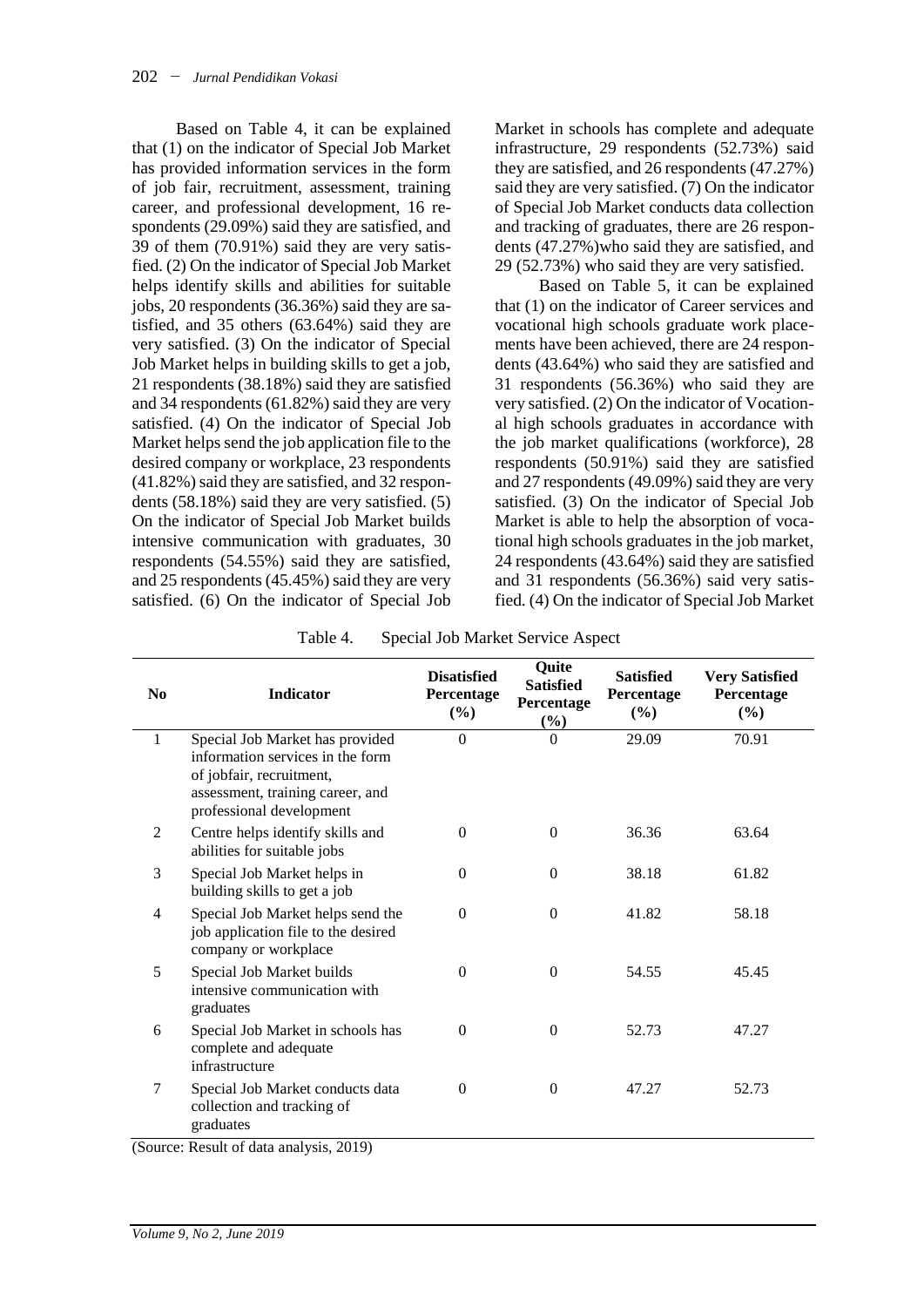is able to establish cooperation with the industrial world of business (workforce), 20 respondents (36.36%) said they are satisfied and 35 respondents (63.64%) said they are very satisfied. (5) On the indicator of Special Job Market is able to harmonize learning between the workforce and school, there are 17 respondents (30.91%) who said they are satisfied and 38 respondents (69.09%) who said they are very satisfied. (6) On the indicator of Special Job Market is able to provide soft skills as a provision to enter the workforce, 21 respondents (38.18%) said they are satisfied and 34 respondents (61.82%) said they are very satisfied. (7) On the indicator of Special Job Market is able to increase the insight to students/vocational graduates with the workforce, so graduates can choose opportunities according to their competencies, 24 respondents (43.64%) said they are satisfied, and 31 respondents (56.36%) said they are very satisfied.

After the data were analyzed, the percentage in Table 6 and the average results of graduates' perception in Figure 2 are obtained. Table 6 shows that the performance of the Special Job Market of Vocational High Schools in Langsa City is in the "Quite Satisfied" criteria. It is an obligation for the parties concerned to improve performance in order to achieve the Special Job Market goals as determined.

| N <sub>0</sub> | <b>Indicator</b>                                                                                                                                                                                                                                     | <b>Disatisfied</b><br>Percentage<br>(%) | Quite<br><b>Satisfied</b><br>Percentage<br>(%) | <b>Satisfied</b><br>Percentage<br>$(\%)$ | <b>Very Satisfied</b><br>Percentage<br>(%) |
|----------------|------------------------------------------------------------------------------------------------------------------------------------------------------------------------------------------------------------------------------------------------------|-----------------------------------------|------------------------------------------------|------------------------------------------|--------------------------------------------|
| $\mathbf{1}$   | Career services and<br>vocational high schools<br>graduate work placements<br>have been achieved                                                                                                                                                     | $\boldsymbol{0}$                        | $\Omega$                                       | 43.64                                    | 56.36                                      |
| 2              | Vocational high schools<br>graduates in accordance<br>with the job market<br>qualifications (workforce)                                                                                                                                              | $\boldsymbol{0}$                        | $\boldsymbol{0}$                               | 50.91                                    | 49.09                                      |
| 3              | Special Job Market is able<br>to help the absorption of<br>vocational high schools<br>graduates in the job<br>market                                                                                                                                 | $\boldsymbol{0}$                        | $\Omega$                                       | 43.64                                    | 56.36                                      |
| $\overline{4}$ | Special Job Market is able<br>to establish cooperation<br>with the industrial world<br>of business (workforce)                                                                                                                                       | $\mathbf{0}$                            | $\boldsymbol{0}$                               | 36.36                                    | 63.64                                      |
| 5              | Special Job Market is able<br>to harmonize learning<br>between the workforce<br>and school                                                                                                                                                           | $\mathbf{0}$                            | $\boldsymbol{0}$                               | 30.91                                    | 69.09                                      |
| 6              | Special Job Market is able<br>to provide soft skills as a<br>provision to enter the<br>workforce                                                                                                                                                     | $\mathbf{0}$                            | $\boldsymbol{0}$                               | 38.18                                    | 61.82                                      |
| 7              | Special Job Market is able<br>to increase the insight to<br>students / vocational<br>graduates with the<br>workforce, so graduates<br>can choose opportunities<br>according to their<br>competencies<br>$\mu$ req. $D$ acult of data analysis $2010$ | $\mathbf{0}$                            | $\boldsymbol{0}$                               | 43.64                                    | 56.36                                      |

Table 5. The Success of the Special Job Market Aspect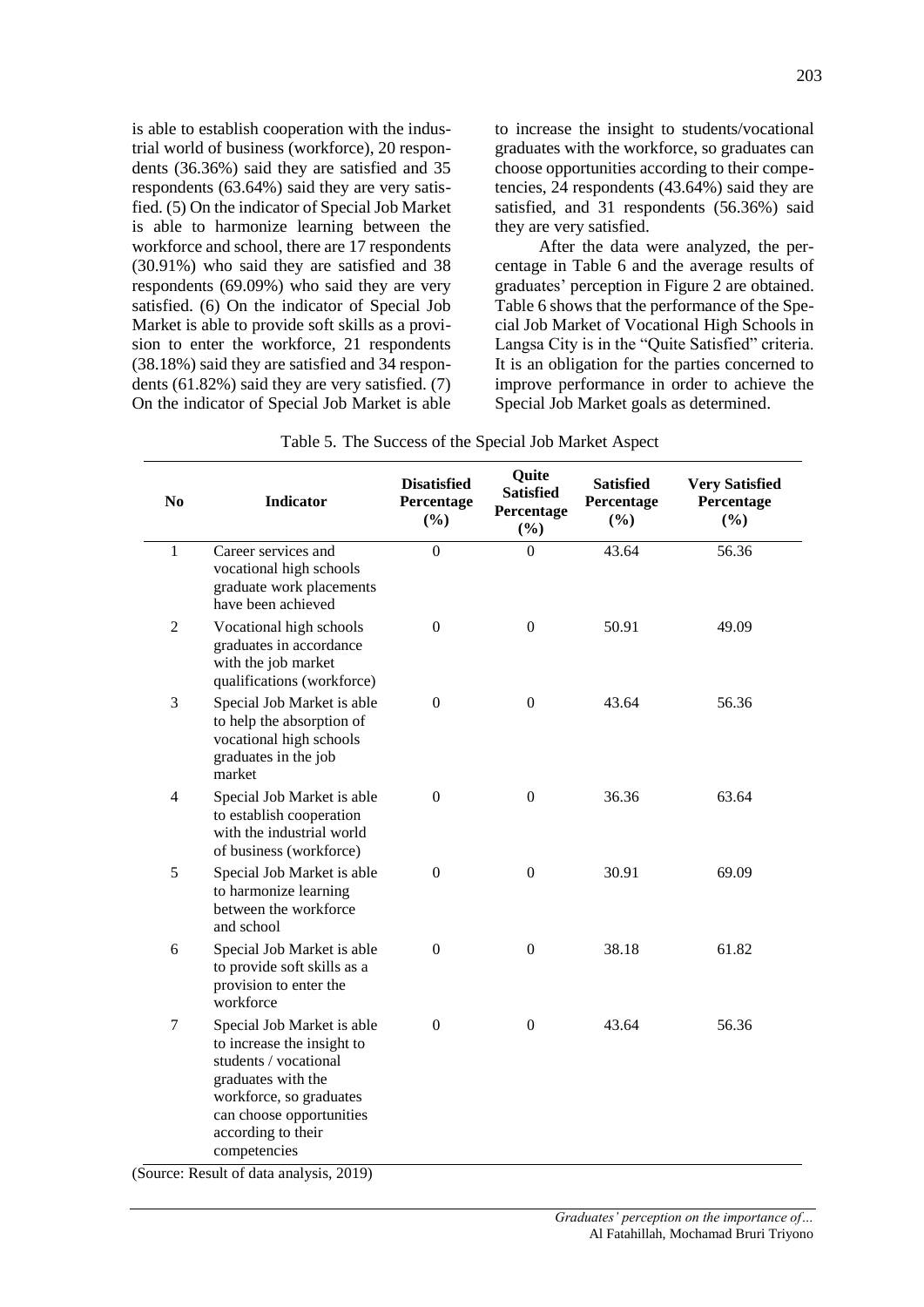| No | Aspect                                | Percentage $(\% )$ | <b>Criteria</b>        |
|----|---------------------------------------|--------------------|------------------------|
|    | Special Job Market Performance        | 58.54              | <b>Ouite Satisfied</b> |
|    | Role of Special Job Market            | 59.14              | <b>Ouite Satisfied</b> |
| J. | Special Job Market Service            | 51.02              | <b>Ouite Satisfied</b> |
| 4  | The Success of the Special Job Market | 51 17              | <b>Ouite Satisfied</b> |
|    |                                       |                    |                        |

| Table 6. Perception of Graduates on the Importance of Career Center of State Vocational High |                        |  |  |
|----------------------------------------------------------------------------------------------|------------------------|--|--|
|                                                                                              | Schools in Langsa City |  |  |

(Source: Result of data analysis, 2019)



Figure 2. Average Results of Graduates' Perception of Special Job Market (Source: Result of data analysis, 2019)

# **Discussion**

Perception is an individual's assessment of something; it can also be said that perception is a process used by individuals to manage and interpret their sensory impressions in order to give meaning to their environment. Perception can be positive (good) or negative (not good). Good perception is formed from someone's observations of something that feels good. Similarly, negative perceptions as well. Thus, it can be concluded that someone's perception can be an indicator of judgment about someone or something. A research conducted by Yazid and Ridwan (2017) shows that the positive perception of female students in viewing the development of trends in Muslim clothing affects the rise of female Muslim-dressed students, even though this is not required at institutions where they studying.

Next, Ramadhan and Soenarto (2015) conclude that students' perceptions of teacher teaching competence, parenting patterns, moti-

vation for student achievement, completeness of facilities practice infrastructure, and vocational theory learning achievement are directly proportional to student learning outcomes themselves. In building a positive perception of its graduates, the Special Job Market must certainly consider the components that are the main indicators of the success of the Special Job Market in channeling graduates. Istianyani (2012) states there are several Special Job Market services that can increase the absorption of graduates into the workforce, including (1) employment information services; (2) job fair; (3) recruitment; (4) assessment; (5) training, career and professional development, and (6) graduate relations. Pambayun and Wagiran (2014) said that in order to realize its purpose, Special Job Market has to (a) optimize job hunting activities so that existing job vacancies can be absorbed and conveyed to students and graduates to the maximum both in terms of quantity and relevance; (b) expand and strengthen cooperation networks with the business world and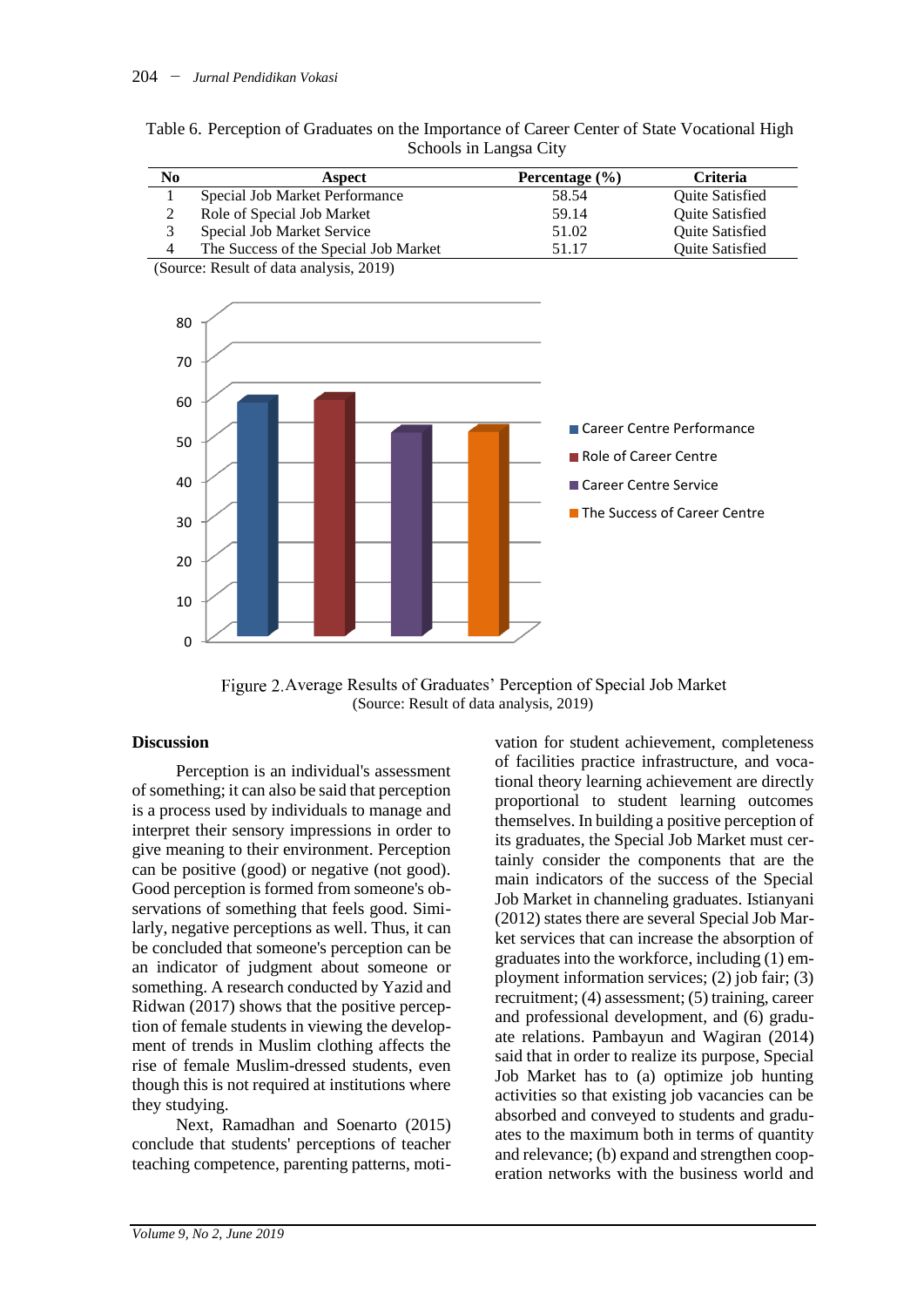the industrial world and other stakeholders so that the distribution and placement of graduates can run more broadly and optimally; (c) optimize career guidance activities for students both individually and classically to improve students' ability to choose and develop their careers, and can align student preferences with existing labor needs.

In line with that opinion, Septiningrum (2017) states that (1) Special Job Market needs to offer/promote graduates to the business world/industrial world by means of the Special Job Market. It can be done by registering graduates who have not yet gotten a job, then Special Job Market recommends to the business world/industrial world who open job openings according to the skills competencies possessed by graduates, so that more graduates are channeled through the Special Job Market; (2) Special Job Market should concern more on the order of the administration, because there are still administrations that have not been made. It can be done by creating a chart of organizational structure and graduates' data that are channeled through Special Job Market and a database of companies in collaboration with the Special Job Market.

Ridawati (2017) states that to achieve its objectives, preferably (1) the Chairperson of the Special Job Market should have participated in Technical Guidance as the manager of the Special Job Market so that he is able to understand the duties as manager of the Special Job Market; (2) the Special Job Market personnel should be young, so they have high morale and mobility; (3) the Special Job Market managers must be committed to developing the Special Job Market; (4) the principal must support all Special Job Market activities by providing dispositions and dispensations for Special Job Market managers to abandon teaching assignments because they have to negotiate with the business and industry; (5) the principal must also have an open attitude with the business world and industry; (6) students must have a relatively good, obedient, and ethical character; and (7) the physical criteria of the child must be in accordance with the needs of the company because they have been prepared since the selection of new student admissions. Judging from the aspects of facilities and infrastructure, achieving the Special Job Market program objectives is supported by factors: (1) adequate internet access; (2) adequate commu-

nication tools; (3) office stationery and adequate documentation tools; and (4) school cars that can be used as operational vehicles for Special Job Market activities. In terms of financing aspects, the achievement of the Special Job Market program is supported by (1) funding opportunities for School Operational Costs (*Bantuan Operasional Sekolah* or BOS) for the management of Special Job Market, (2) the existence of operational assistance from industrial partners, and (3) the existence of participation from parents through committee contributions.

The results of a research conducted by 'Afif (2017) produce several recommendations to the vocational high schools: (1) vocational high schools need to pay more attention to activities in order to establish work readiness for students, one of which is the formation of work readiness such as physical sports activities; (2) vocational high schools need to increase the planting of work readiness to students in each learning process, so students are interested in participating in Special Job Market recruitment and are ready to be placed to work outside the area; (3) vocational high schools need to maximize counseling in the form of career guidance to provide students with knowledge about knowledge to face competition in the world of work; (4) improve service and renewal of employment information to students and graduates through information boards, social media or announced in schools so that every student knows that information; (5) increase promotion with the industrial world as a step to expand the network of cooperation with industry and improve cooperation with industry in the field of recruitment and placement of prospective workers; (6) increase activities similar to recruitment or placement of prospective workers in the industry; (7) increase the effectiveness of activities that can strengthen relationships with graduates and involve graduates in school activities; (8) maximize the search for graduates and create a group of graduate ties as a medium for communication with graduates intensively; (9) evaluate regularly as monitoring the implementation of Special Job Market activities; (10) schools need to pay more attention to the feedback made by the Special Job Market to schools as a recommendation to improve the student formation process to meet industry expectations.